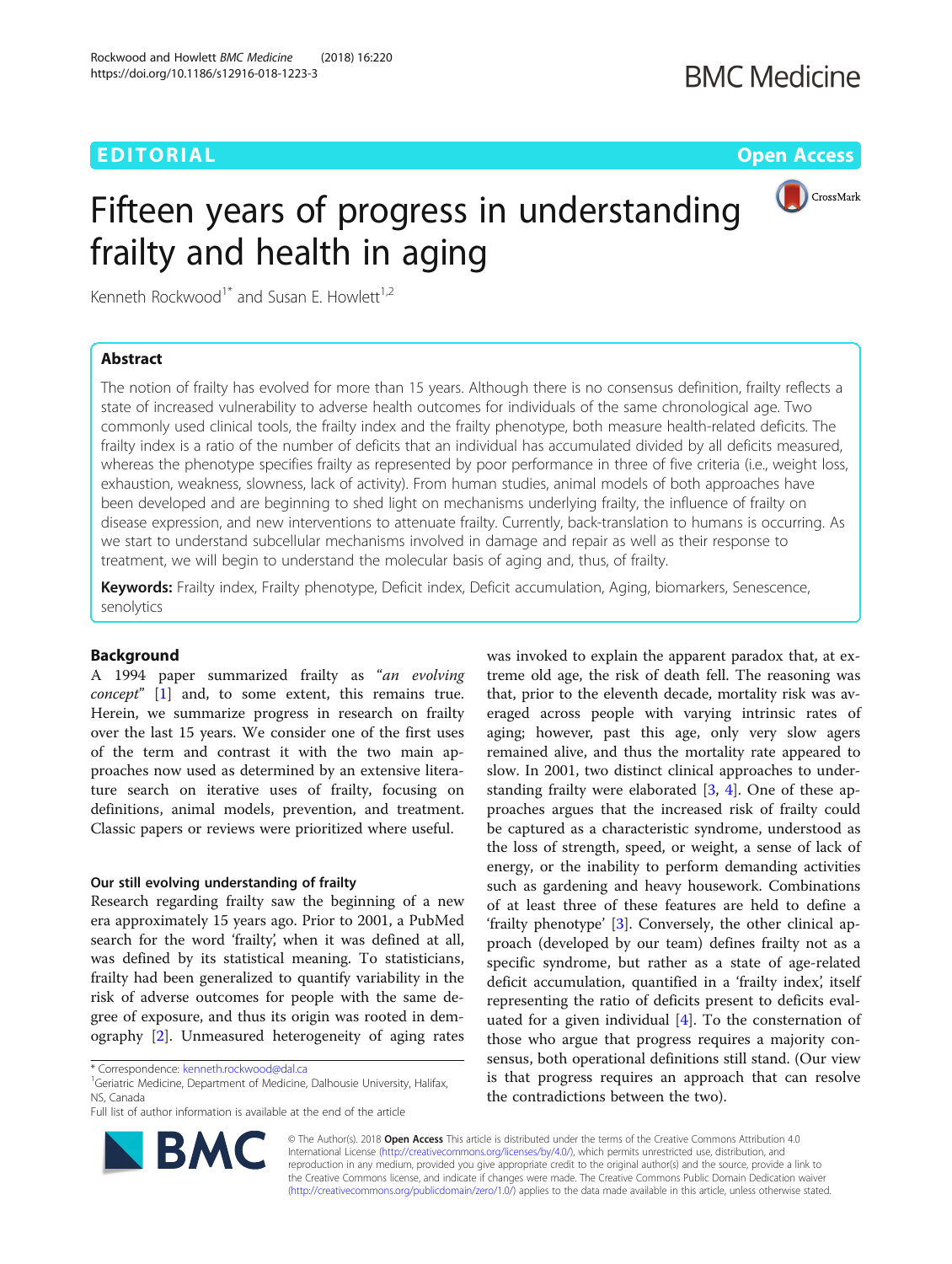Nevertheless, despite some contradictions – chiefly regarding which individuals are classified as frail, and in their abilities to stage frailty and predict mortality – the two approaches to frailty have much in common [[5\]](#page-2-0). Each identifies people at increased risk, albeit often not the same people. They have both been operationalized for use in administrative databases [\[6](#page-2-0), [7\]](#page-2-0), with one being used routinely in primary care for that purpose [[8\]](#page-2-0). Additionally, both approaches are widely used [[9\]](#page-2-0), including in special populations such as people living with HIV/AIDS  $[10]$  $[10]$ , as well as in multi-omics analyses of frailty  $[11, 12]$  $[11, 12]$  $[11, 12]$  $[11, 12]$  or to define risk in invasive or toxic healthcare interventions [\[13](#page-3-0), [14\]](#page-3-0). Finally, they have both been used to evaluate the association of frailty with the subsequent onset of other well-defined, late-onset illnesses, including dementia [[15](#page-3-0)]. Both approaches are also used with substantial modification [[16,](#page-3-0) [17\]](#page-3-0).

In short, the operationalization of frailty, even with two competing approaches, has allowed a wide range of studies to be undertaken in older adults at increased risk. Similarly, the ability to quantify frailty in people is a major development that has led to recent advances in our understanding of the biology of frailty.

## Biological models and mechanisms of frailty

Whether measured as a phenotype or by deficit accumulation, frailty has demonstrable biological underpinnings that can be studied with animal models [\[18](#page-3-0)]. Both the frailty index and frailty phenotype approaches have been adapted for use in naturally aging animals. The first mouse frailty index was developed in 2012, where scores that deviated from average values in healthy adults for blood work, activity levels, body composition, and hemodynamics were counted as deficits [\[19](#page-3-0)]. This was followed by observational 'clinical' frailty index tools developed for use in both mice and rats [\[20](#page-3-0), [21\]](#page-3-0). The frailty phenotype approach has also been tailored for use in aging rodents [[22](#page-3-0)]. Together, these powerful new tools have the potential to help translate advances in basic science into meaningful clinical interventions.

There is strong evidence that aging mice can model frailty in humans, at least with respect to the frailty index. Properties of the frailty index (e.g., ranges of frailty scores, rates of deficit accumulation, and submaximal limits to frailty) are similar in mice and people across the life course [\[23\]](#page-3-0). In addition, naturally aging female mice have higher frailty scores than males, as seen in clinical studies [\[24\]](#page-3-0). Mouse models have also inspired new approaches to frailty assessment in people. For instance a frailty index based on routine blood work and hemodynamic measures (the FI-LAB), which was originally developed for use in mice [[19\]](#page-3-0), has been shown to predict mortality in people [[25](#page-3-0)]. This approach has also provided a sound basis for understanding that frailty can be seen across the life course, with determinants that arise prior to clinically detectable deficits [[26](#page-3-0), [27\]](#page-3-0). Other translational work has studied epigenetic changes – characterized as the DNA methylation clock  $-$  both in frailty as a deficit accumulation  $[28]$  $[28]$  and in the frailty phenotype [\[29\]](#page-3-0).

Advances in understanding subcellular mechanisms of damage and repair are providing new knowledge on the molecular basis of aging and, thus, of frailty. Animal models are providing insights on the physiologic mechanisms of frailty, the influence of frailty on disease, and interventions to mitigate frailty. For example, pro-inflammatory cytokine levels are positively correlated with frailty in aging mice in a sex-specific fashion, indicating a critical role for inflammation in frailty [\[24](#page-3-0)]. Signs of cardiac aging, including myocardial hypertrophy and contractile dysfunction, are also graded by the frailty index score [\[30](#page-3-0)], suggesting that heterogeneity in overall health can help explain heterogeneity in cardiac aging. The mouse frailty index also declines in response to interventions designed to extend lifespan (e.g., resveratrol treatment, caloric restriction) and health-span (e.g., angiotensin converting enzyme inhibitors) of mice [\[31](#page-3-0), [32](#page-3-0)].

Various hallmarks of aging appear to be susceptible to interventions. One such intervention involves a new therapeutic class of senolytic drugs, which selectively induce apoptosis in senescent cells and thereby reduce secretion of deleterious senescence-associated cytokines and related damaging agents. A recent report suggested that intermittent oral administration of a 'senolytic cocktail' can selectively eliminate senescent cells, and thereby decrease their secretion of frailty-related proinflammatory cytokines [\[33](#page-3-0)]. Drugs that can counter the senescence-associated secretory phenotype (known as SASP) include metformin, which is now in human trials. Further, signaling between the mitochondrial and nuclear genomes to offer adaptive responses during aging appear to be highly conserved, offering additional treatment targets [\[34\]](#page-3-0).

Nevertheless, despite the shared multiplicity of uses, it has been expressed that the two approaches to frailty have distinct purposes, or contexts, in which they are most likely to be feasible, and should therefore be employed in that regard [\[35](#page-3-0)]. Another view is that real progress requires treatment and that regulatory approval of treatment requires a clear operational definition, arguing that the possibility of regulatory approval would be a trumping virtue. Conversely, it is sobering to note that, in a review of frailty in acute care  $[9]$  $[9]$ , the most common operational definition was none at all.

A major sign of the growing importance attached to frailty and its widespread use is the recent pushback that has been observed – many older people do not like the term [[36\]](#page-3-0). Therefore, the use of alternative terms have been proposed, such as 'resilience', yet this has also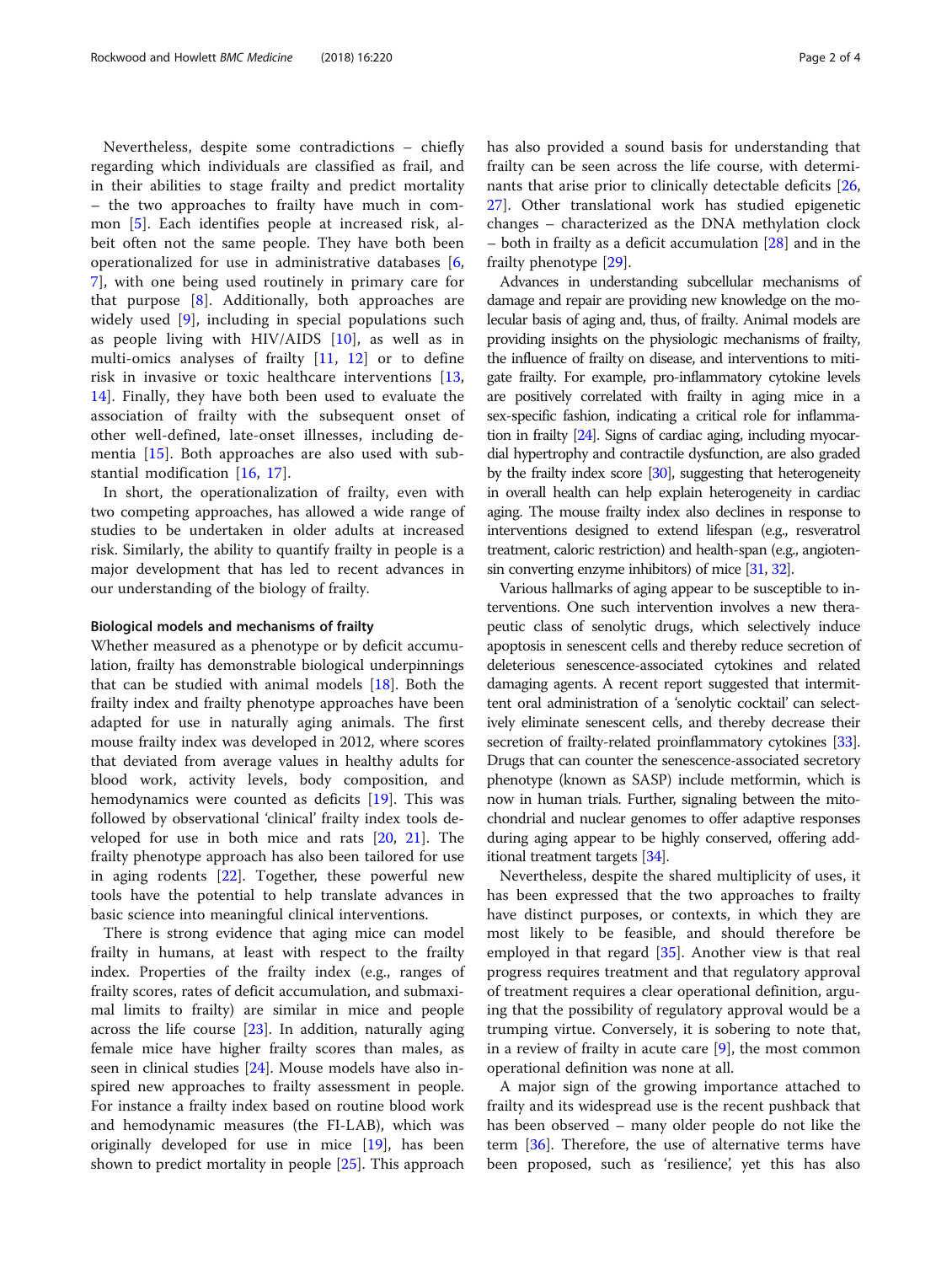<span id="page-2-0"></span>proved a controversial definition [\[37\]](#page-3-0). Our view is that we should not set aside the progress made in a formal quantitative understanding of frailty in order to engage in a debate about semantics. Indeed, there are formal approaches to resilience (in engineering disciplines), each with a considerable mathematical apparatus that can be employed [[37](#page-3-0)]; adapting insights from quantitative disciplines has been done in relation to frailty [[27](#page-3-0)].

Equally concerning is the occasional sense that frailty screening is being promoted as a means to root out the undeserving elderly ill – screening for frailty to prevent admission of those who might otherwise 'block' hospital beds rather than to improve care by, for example, making routine care less hazardous. The goal of defining frailty is not simply to operationalize risk. Instead, for frailty assessment to help patients, information from it must inform the care plan. This has been seen, for example, in orthogeriatrics, where the dual geriatric assessment goals of evaluation and management have proven to benefit both lifespan and health-span [[38\]](#page-3-0). Finally, both views of frailty have strong social determinants and consequences [\[39](#page-3-0)]; their interaction itself faces controversy in how the social determinants of health are operationalized. Progress in this regard, as with frailty itself, can be demonstrated despite the elusiveness of a final consensus on how to define the social determinants of health.

# Conclusions

The concept of frailty aims to address the considerable heterogeneity in health status of people as they age. Two operational approaches are in routine use and await overarching research to explain the ways in which they differ. Nevertheless, they have much in common, both identifying older adults at greater risk.

Now that links of frailty to aging mechanisms are becoming available, a better method to assay heterogeneity in risk may emerge, possibly even accompanied by new therapeutic approaches that tackle the fundamental processes of aging. However that may pan out, variable impacts of aging that give rise to frailty will continue to involve a strong set of social determinants. The important challenge posed by older people with multiple and interacting medical and social problems will remain to be addressed, regardless of the words used to describe them. Therefore, all knowledge on frailty will be essential.

#### Acknowledgements

Not applicable.

#### Funding

SEH is funded by the Canadian Institutes for Health Research grants (MOP 97973 and PGT 155961). KR is funded by the Canadian Institutes for Health Research grant MOP 209888.

#### Availability of data and materials

Not applicable.

#### Authors' contributions

KR and SEH both wrote the manuscript, and read and approved the final version.

Ethics approval and consent to participate Not applicable.

### Consent for publication

Not applicable.

# Competing interests

Through Dalhousie University, KR has asserted copyright of the Clinical Frailty Scale, which is made freely available for research, educational and not-forprofit healthcare use. Users are asked to agree to not change or commercialize it. He founded and is President and Chief Science Officer of DGI Clinical, which has contracts with Shire, Roche, Otsuka, and Hollister for individualized outcome measurement and data analytics.

#### Publisher's Note

Springer Nature remains neutral with regard to jurisdictional claims in published maps and institutional affiliations.

#### Author details

<sup>1</sup>Geriatric Medicine, Department of Medicine, Dalhousie University, Halifax NS, Canada. <sup>2</sup>Department of Pharmacology, Dalhousie University, Halifax, NS Canada.

# Received: 19 November 2018 Accepted: 19 November 2018 Published online: 27 November 2018

#### References

- 1. Rockwood K, Fox RA, Stolee P, Robertson D, Beattie BL. Frailty in elderly people: an evolving concept. CMAJ. 1994;150:489–95.
- 2. Vaupel JW, Manton KG, Stallard E. The impact of heterogeneity in individual frailty on the dynamics of mortality. Demography. 1979;16:439–54.
- 3. Fried LP, Tangen CM, Walston J, Newman AB, Hirsch C, Gottdiener J, Seeman T, Tracy R, Kop WJ, Burke G, McBurnie MA. Cardiovascular Health Study Collaborative Research Group. Frailty in older adults: evidence for a phenotype. J Gerontol A Biol Sci Med Sci. 2001;56:M146–56.
- 4. Mitnitski AB, Mogilner AJ, Rockwood K. Accumulation of deficit as a proxy measure of aging. Sci World J. 2001;1:323–36.
- 5. Theou O, Brothers TD, Peña FG, Mitnitski A, Rockwood K. Identifying common characteristics of frailty across seven scales. J Am Geriatr Soc. 2014;62:901–6.
- 6. Segal JB, Chang H-Y, Du Y, Walston JD, Carlson MC, Varadhan R. Development of a claims-based frailty indicator anchored to a wellestablished frailty phenotype. Med Care. 2017;55:716–22 Erratum in: Med Care. 2017;55:1062.
- 7. Kim DH, Glynn RJ, Avorn J, Lipsitz LA, Rockwood K, Pawar A, Schneeweiss S. Validation of a claims-based frailty index against physical performance and adverse health outcomes in the Health and Retirement Study. J Gerontol A Biol Sci Med Sci. 2018; [https://doi.org/](https://doi.org/10.1093/gerona/gly197) [10.1093/gerona/gly197.](https://doi.org/10.1093/gerona/gly197) Ahead of print.
- 8. Clegg A, Bates C, Young J, Ryan R, Nichols L, Ann Teale E, Mohammed MA, Parry J, Marshall T. Development and validation of an electronic frailty index using routineprimary care electronic health record data. Age Ageing. 2016; 45(3):353–60 Erratum in: Age Ageing. 2018;47(2):319.
- 9. Theou O, Squires E, Mallery K, Lee JS, Fay S, Goldstein J, Armstrong JJ, Rockwood K. What do we know about frailty in the acute care setting? A scoping review. BMC Geriatr. 2018;18:139.
- 10. Greene M, Justice AC, Covinsky KE. Assessment of geriatric syndromes and physical function in people living with HIV. Virulence. 2017;8:586–98.
- 11. Erusalimsky JD, Grillari J, Grun T, Jansen-Duerr P, Lippi G, Sinclair AJ, Tegnér J, Viña J, Durrance-Bagale A, Miñambres R, Viegas M, Rodríguez-Mañas L. FRAILOMIC Consortium. In search of 'omics'-based biomarkers to predict risk of frailty and its consequences in older individuals: The FRAILOMIC Initiative. Gerontology. 2016;62:182–90.